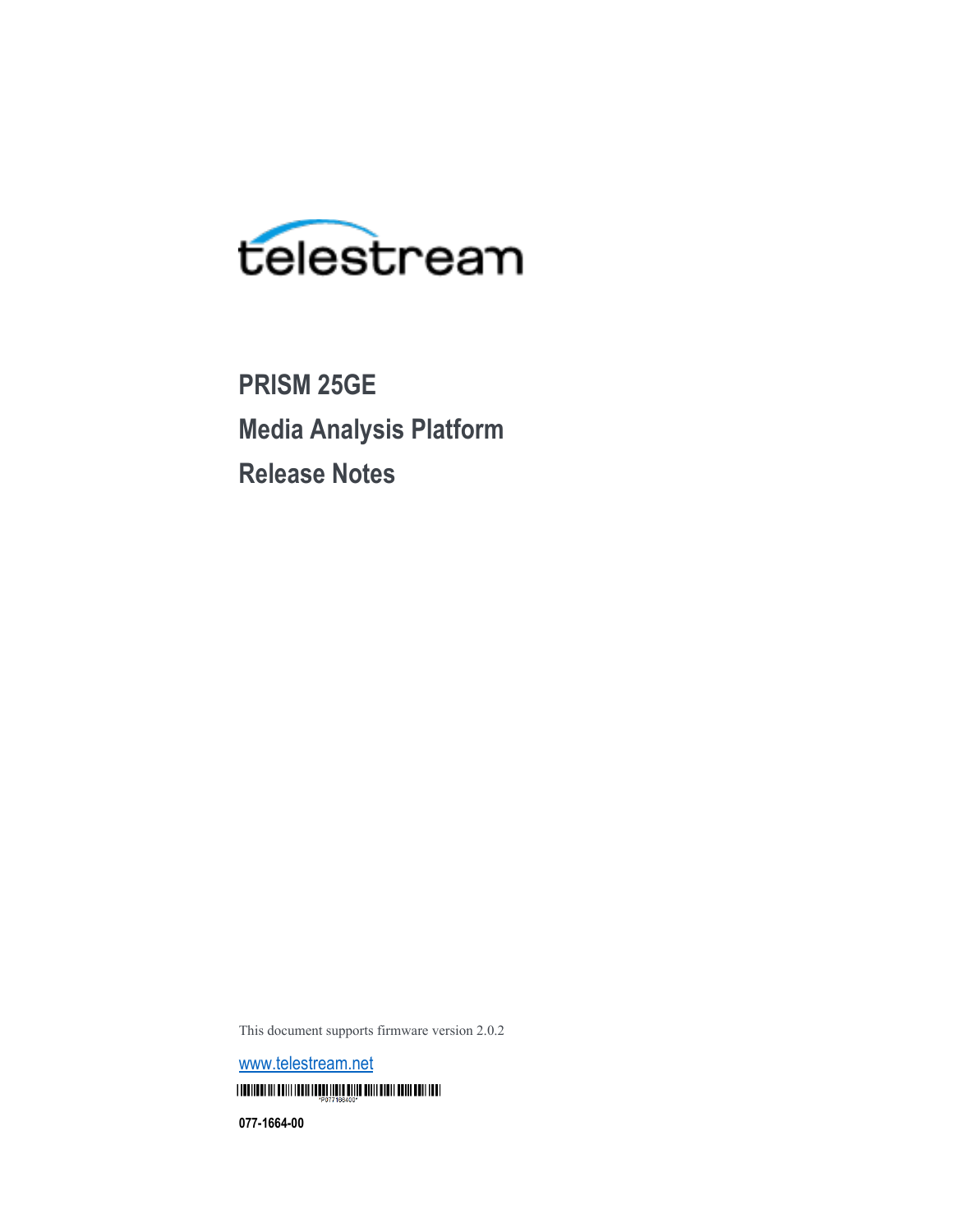Copyright © 2020 Telestream, LLC and its Affiliates. All rights reserved. Telestream products are covered by U.S. and foreign patents, issued and pending. Information in this publication supersedes that in all previously published material. Specification and price change privileges reserved. TELESTREAM is a registered trademark of Telestream, LLC. All other trade names referenced are the service marks, trademarks, or registered trademarks of their respective companies.

Telestream products are covered by U.S. and foreign patents, issued and pending. Information in this publication supersedes that in all previously published material. Specifications and price change privileges reserved.

TELESTREAM is a registered trademark of Telestream, LLC.

Dolby, Dolby Audio, and the double-D symbol are trademarks of Dolby Laboratories.

**Contact Telestream** Telestream LLC 848 Gold Flat Road Nevada City, CA 95959 USA

For product information, sales, service, and technical support: Worldwide, visit [www.telestream.net/telestream-support/video/support.htm](http://www.telestream.net/telestream-support/video/support.htm) to find contacts in your area.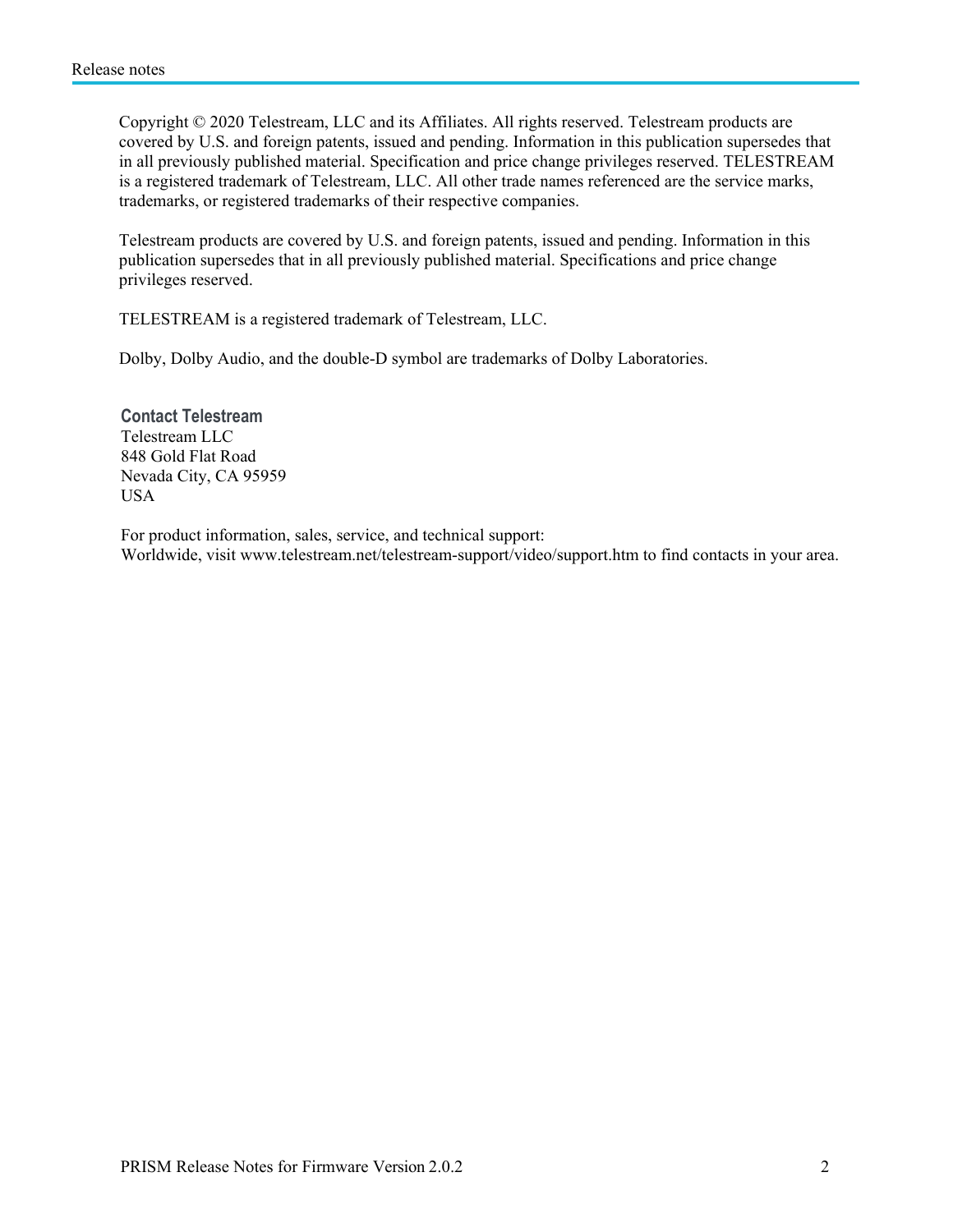## **Table of Contents**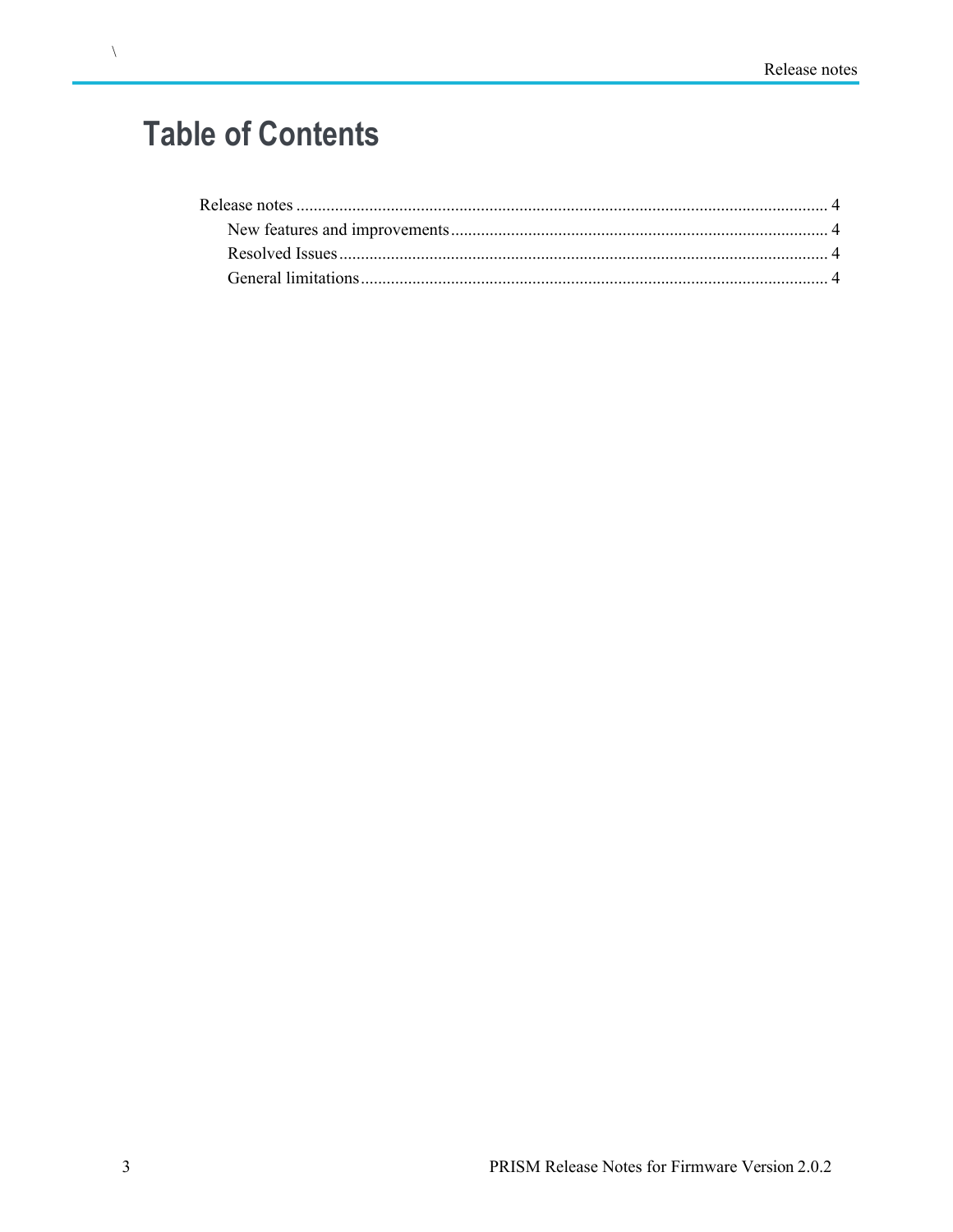## **Release notes**

This document describes new features, improvements, and limitations of firmware version 2.0.2 for the PRISM 25GE Media Analysis Platform.

<span id="page-3-0"></span>*NOTE. This software release only applies to the products MPI2-25 and MPX2-25 MPI2-10 and MPX2-10 with 25GE upgrade kit MPI and MPX with 25GE upgrade kit* **New features and improvements** User interface has been rebranded to Telestream. Ì. Telestream licensing is now supported along with existing  $\blacksquare$ Tektronix licenses. No action is required if your product has existing Tektronix licenses **General limitations** Check the Telestream website [\(www.telestream.net\)](http://(www.telestream.net/) for  $\mathcal{L}_{\mathcal{A}}$ any firmware updates to the PRISM monitor. **SDI SFP Loop-through**  $\blacksquare$  SDI loop-through to SDI SFP modules is not yet supported. **ST2110 streams** The sequence error detection includes the extended sequence number available in ST2110 streams. The error counter is based on the combined sequence numbers.

- $\Box$ ST2110-21 VRx and CMAX measurements are not supported in SD and 4K/UHD formats.
- **IP** Generator application **W** When configuring the IP Generator for Seamless Switching with the ip\_gen\_config API, setting both paths is required using the scope operators IP1 and IP2.
	- L. SD 525 signal generation in ST2110-20 has a skewed color bar alignment when motion is enabled. It is recommended to only use this signal for IP layer testing.
	- **Trace applications If Convert to Rec. 709 mode is enabled and the gamut exceeds the** 709 gamut, traces may have distortions in the Waveform, Vector, and Diamond applications.
	- **Audio application** Audio application may indicate CRC errors for Dolby stream except Dolby E format.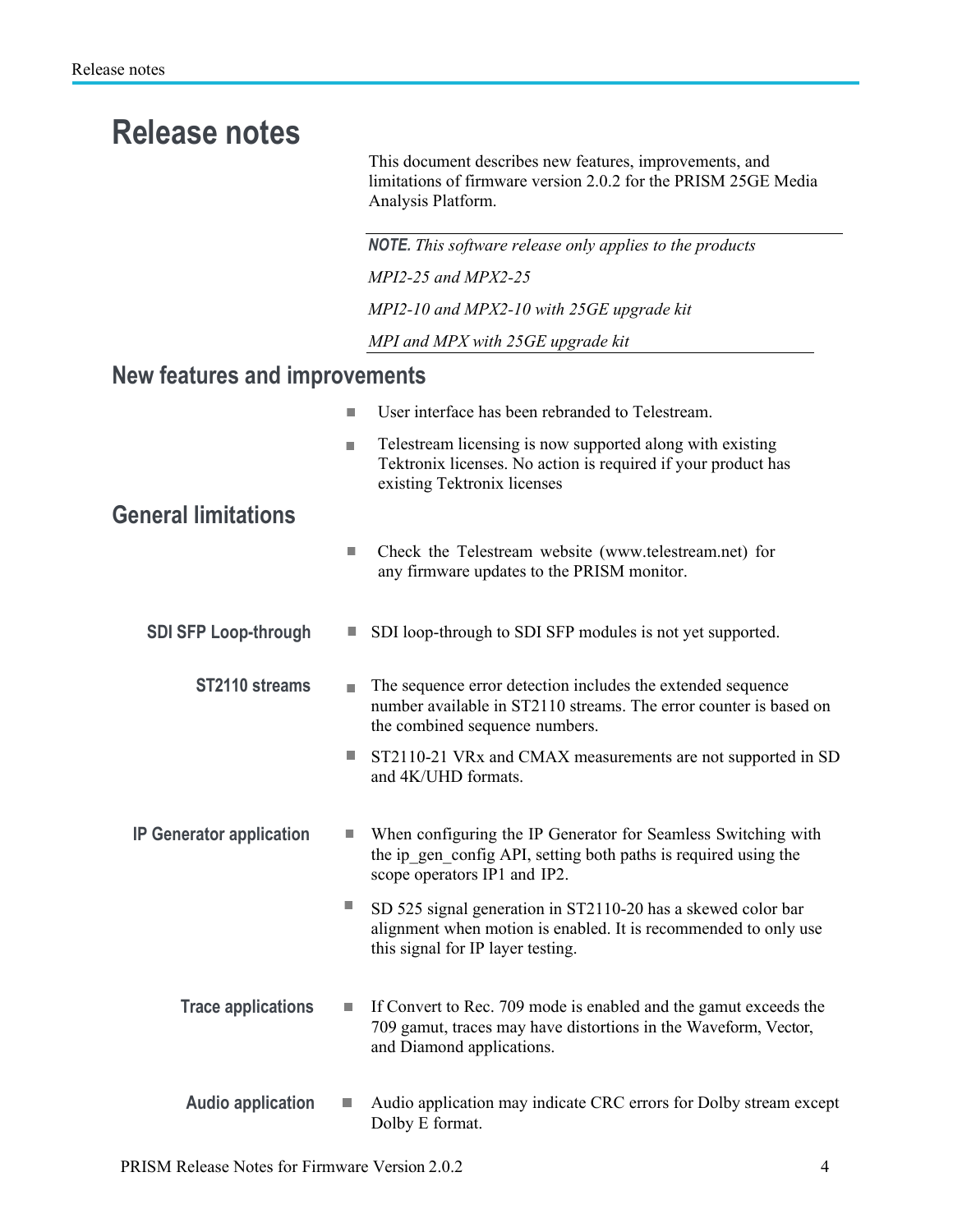|                               |    | When Dolby audio is included in SDI signals or ST2022-6 streams,<br>undecoded Dolby data is sent out of the headphone port.                                                            |
|-------------------------------|----|----------------------------------------------------------------------------------------------------------------------------------------------------------------------------------------|
|                               | ш  | There is no description in api / help for Audio Session.                                                                                                                               |
|                               | ш  | SDI 6G audio is not supported.                                                                                                                                                         |
| <b>Preset</b>                 |    | Presets don't save:                                                                                                                                                                    |
|                               | ш  | HDR measurement thresholds in Picture Settings,                                                                                                                                        |
|                               | П  | Dolby program to decode in Audio application Settings,                                                                                                                                 |
|                               | ш  | Audio channel pair that appears after pressing Volume in the<br>Status bar.                                                                                                            |
| <b>IP Graphs application</b>  | ш  | When the instrument is powered on with no IP input stream<br>connected, the graphs in the IP Graphs application may show a<br>false-event spike.                                       |
|                               | П  | The TS-DF graph gets invalid data when PTP is locking.                                                                                                                                 |
|                               | T. | The PIT graph may see a large value when changing inputs.                                                                                                                              |
| <b>PTP Graphs application</b> | n. | The PTP Graphs application shows incorrect data when no PTP<br>Master is present.                                                                                                      |
|                               | П  | When the instrument does not lock to PTP, the measurements<br>using PTP timing information can be corrupted. Set the PTP<br>domain to a number that is not in use to avoid this issue. |
| <b>PTP</b>                    | I. | When no PTP Master is present, the PTP message rates will be                                                                                                                           |

erroneously reported as infinite (INF).

 $\bar{\Delta}$